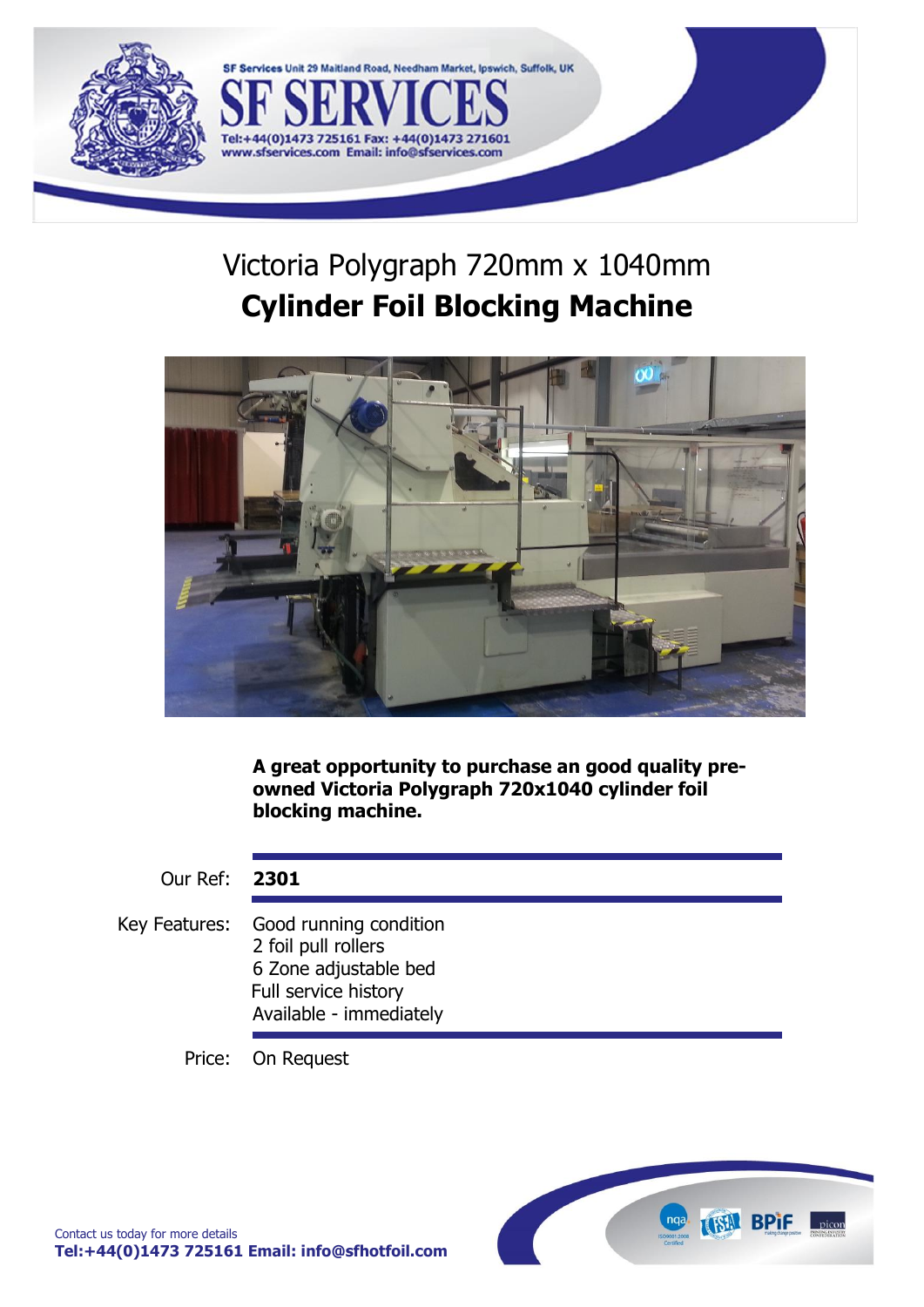

## Victoria Polygraph 720mm x 1040mm **Cylinder Foil Blocking Machine**

SF Services Unit 29 Maitland Road, Needham Market, Ipswich, Suffolk, UK

44(0)1473 27

## **History**

The base machine was fully refurbished and converted for foil blocking by Starfoil. It has had one owner and has been serviced and professionally maintained to a high standard.

Tel:+44(0)1473 725161 Fax: +

### **Base machine**

The base machine is a Victoria Polygraph 720x1040 cylinder machine.

- **•** Max sheet size 720mm x 1040mm
- **•** Delivery Grippers refurbished 2016
- **•** Delivery gripper chains replaced 2016

## **Foil system**

Features:

- **•** 2 Foil draw rollers pull-through unit
- **•** Pull-through unit rollers mechanical ON/OFF
- **•** Foil tray for up to 120mm diameter rolls @2000ft
- **•** Allen Bradley PLC control system
- **•** Foil control bar + tension collars

## **Heated bed**

Features:

- **•** Adjustable honeycomb toggle bed 1.2mm adjustment
- **•** High grade cast iron, machined and ground to a high quality
- **•** 6 zone heated bed
- **•** Thermocouple per zone, providing total control of heat distribution
- **•** Set for 6.35mm dies can be modified to 7mm

## **Electrical system**

Features:

- **•** Allen Bradley PLC control system
- **•** Touch screen panel view
- Modern Inverter and drive system
- **•** Lights for PLC inputs and outputs signals used for fault finding and maintenance

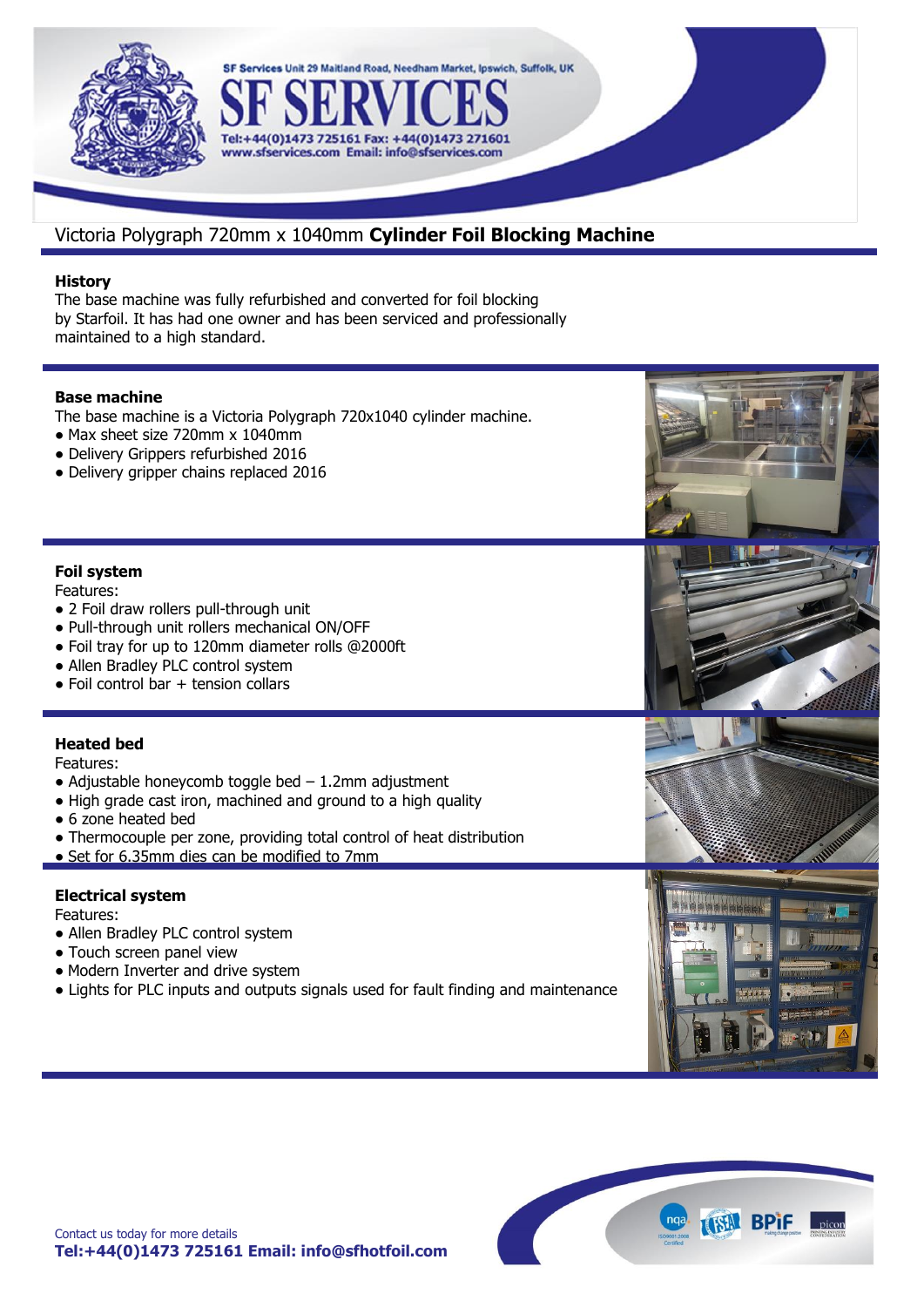

## Victoria Polygraph 720mm x 1040mm **Cylinder Foil Blocking Machine**

Tel:+44(0)1473 725161 Fax: +44(0)1473 271601 www.sfservices.com Email: info@sfservices.com

SF Services Unit 29 Maitland Road, Needham Market, Ipswich, Suffolk, UK

## **Maintenance history and documentation**

The machine includes:

- **•** Maintenance history Service reports from new
- **•** Machine documentation
	- Operators manual
		- Parts Manual
		- Electrical wiring diagram

## **Installation, commissioning and requirements**

The machine dimensions are: length 5,750mm x width 2,350mm x height 2,350mm The electrical supply requirement is: 3 Phase 50Hz 380 – 415V 30Kw Air supply 5 bar (75Psi) of clean air.

SF Services can install and commission the machine anywhere in the world using our own skilled engineers. Please ask for a price.

#### **Warranty**

This machine is offered "as is as seen", subject to our terms and conditions, which are available on request.

#### **Disclaimer**

These details have been prepared in good faith but do not form part of any contract. It is for the purchaser to inspect the machine and satisfy themselves as to the suitability and condition of the machine prior to entering into any contract.